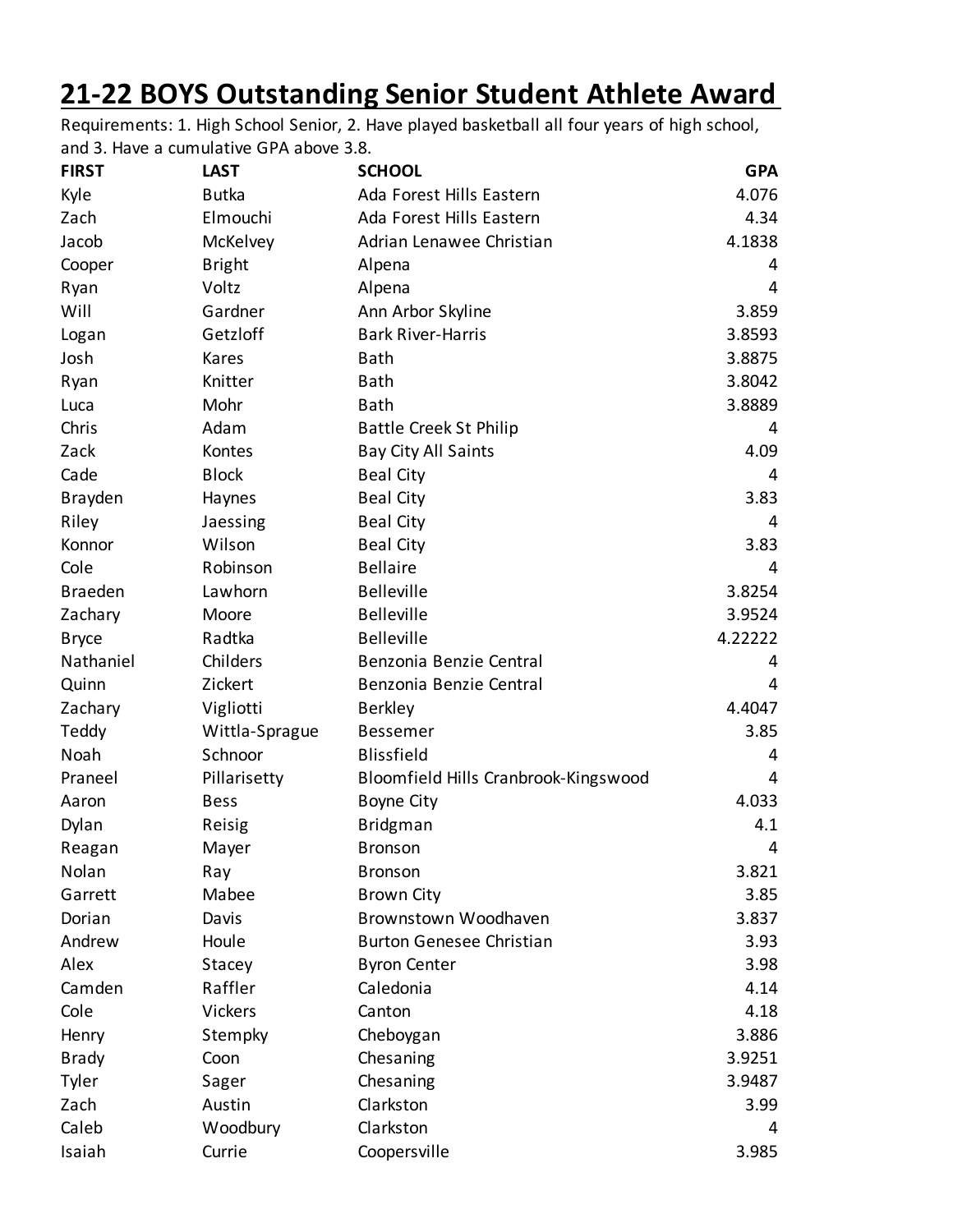| Travis         | Rosel          | Coopersville                             | 3.819  |
|----------------|----------------|------------------------------------------|--------|
| Peyton         | Edwards        | Croswell-Lexington                       | 4      |
| Eli            | Shoup          | <b>Custer Mason County Eastern</b>       | 4      |
| Samuel         | Hodgson        | Dansville                                | 4      |
| Nate           | <b>Stec</b>    | Dansville                                | 3.8291 |
| Hassan         | <b>Berry</b>   | Dearborn Heights Crestwood               | 4.389  |
| Zayn           | Shebli         | Dearborn Heights Crestwood               | 4.021  |
| Duane          | Wright         | Detroit Cass Tech                        | 3.91   |
| <b>Blake</b>   | Davis          | DeWitt                                   | 4      |
| Granger        | Kitson         | East Jordan                              | 4      |
| Mason          | <b>Malpass</b> | East Jordan                              | 3.95   |
| Carter         | Sherman        | East Jordan                              | 4      |
| Emery          | Rubert         | <b>Elk Rapids</b>                        | 3.8719 |
| Jack           | Spencer        | <b>Elk Rapids</b>                        | 3.9783 |
| Brayden        | Steenwyk       | Ellsworth                                | 3.9    |
| Jared          | Hanson         | Escanaba                                 | 4      |
| Jack           | Day            | <b>Essexville Garber</b>                 | 4.14   |
| Hunter         | Jatczak        | <b>Essexville Garber</b>                 | 3.85   |
| <b>Brendan</b> | Polkky         | <b>Ewen-Trout Creek</b>                  | 3.9845 |
| Seth           | Logan          | Fenton                                   | 4.083  |
| Connor         | Luck           | Fenton                                   | 3.856  |
| Austin         | Pedlar         | Fenton                                   | 3.989  |
| Luke           | Mattar         | <b>Flint Powers Catholic</b>             | 3.92   |
| Andrew         | Piggott        | Fowler                                   | 3.9    |
| Chase          | Pung           | Fowler                                   | 3.98   |
| Alex           | Duley          | Freeland                                 | 3.83   |
| Josh           | Elliott        | Freeland                                 | 3.95   |
| <b>Bryson</b>  | Huckeby        | Freeland                                 | 3.99   |
| Luke           | Assaad         | Fruitport Calvary Christian              | 4      |
| Ethan          | Cammenga       | Fruitport Calvary Christian              | 3.81   |
| Josiah         | Jackson        | <b>Fruitport Calvary Christian</b>       | 3.85   |
| Preston        | Zantello       | Gobles                                   | 3.972  |
| Kyle           | Deibis         | <b>Grand Blanc</b>                       | 3.814  |
| Charlie        | Gretzinger     | <b>Grand Haven</b>                       | 3.802  |
| Tucker         | Kooi           | <b>Grand Haven</b>                       | 4      |
| Owen           | Worthington    | <b>Grand Haven</b>                       | 3.8    |
| <b>Nick</b>    | Cassiday       | <b>Grand Rapids Christian</b>            | 4      |
| <b>Brandon</b> | Schepel        | <b>Grand Rapids Christian</b>            | 4      |
| Caden          | Engelsma       | Grand Rapids Covenant Christian          | 3.91   |
| Zach           | Gritters       | Grand Rapids Covenant Christian          | 3.83   |
| Micah          | Koole          | Grand Rapids Covenant Christian          | 3.95   |
| Ethan          | Scholten       | Grand Rapids Covenant Christian          | 3.94   |
| Joseph         | Seurynck       | <b>Grand Rapids Forest Hills Central</b> | 4.093  |
| George         | <b>Bakker</b>  | Grand Rapids Forest Hills Northern       | 3.8    |
| Jonathan       | Fay            | Grand Rapids Forest Hills Northern       | 4      |
| Charlie        | Hartman        | Grand Rapids Forest Hills Northern       | 4      |
| Jake           | Peterson       | Grand Rapids Forest Hills Northern       | 3.8    |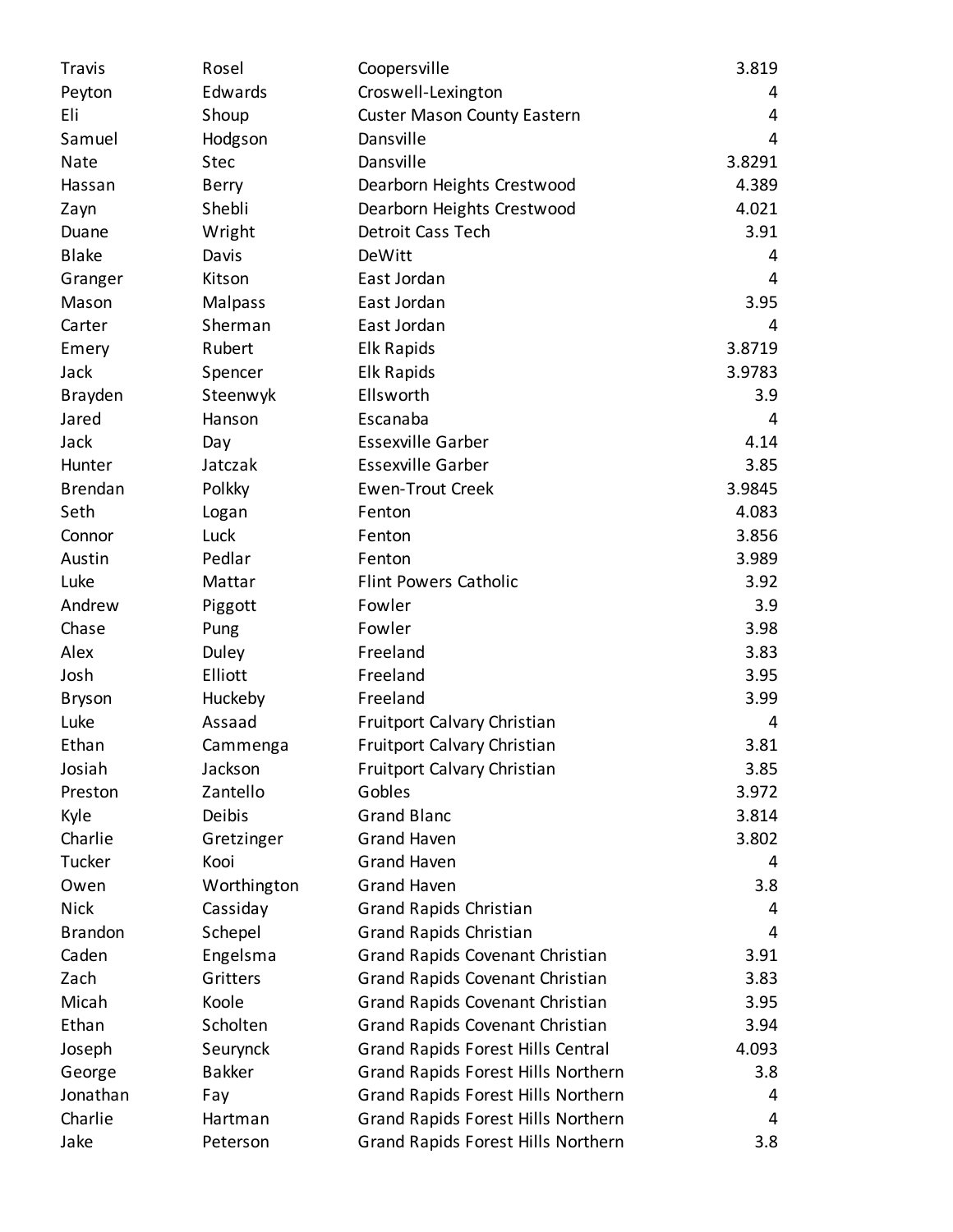| Grant        | George         | <b>Grand Rapids Northview</b>       | 4.4    |
|--------------|----------------|-------------------------------------|--------|
| Calvin       | Hyde           | <b>Grand Rapids Northview</b>       | 4.2    |
| Cameron      | Martin         | <b>Grand Rapids Northview</b>       | 3.9    |
| Caleb        | Schuur         | <b>Grand Rapids Wellspring Prep</b> | 4.03   |
| Nathan       | VanderMeer     | <b>Grand Rapids Wellspring Prep</b> | 4.22   |
| Noah         | Arsulowicz     | <b>Grand Rapids West Catholic</b>   | 4.154  |
| Michael      | Ignatoski      | <b>Grand Rapids West Catholic</b>   | 3.829  |
| Joey         | Mahaney        | <b>Grand Rapids West Catholic</b>   | 3.979  |
| Michael      | <b>Morris</b>  | <b>Grand Rapids West Catholic</b>   | 4.118  |
| Caleb        | Tuttle         | <b>Grand Rapids West Catholic</b>   | 4.135  |
| Andrew       | Heeringa       | Grandville Calvin Christian         | 3.99   |
| <b>Brady</b> | <b>Nichols</b> | Grandville Calvin Christian         | 3.99   |
| Caleb        | Caul           | Grayling                            | 4.069  |
| Cameron      | Ketchum        | Grayling                            | 3.971  |
| Logan        | <b>Boyer</b>   | Greenville                          | 3.87   |
| Kohen        | Porter         | Hart                                | 4.037  |
| Max          | Dinninger      | Hemlock                             | 3.938  |
| Jacob        | Shelagowski    | Hemlock                             | 4      |
| Sean         | Ruhf           | Holland                             | 4.01   |
| <b>Brady</b> | <b>Bosma</b>   | <b>Holland West Ottawa</b>          | 4      |
| Colin        | Shriver        | <b>Holland West Ottawa</b>          | 4      |
| Cody         | Veldhouse      | Hopkins                             | 3.9408 |
| William      | Oster          | Houghton Lake                       | 4      |
| Sam          | Koetsier       | Hudsonville Unity Christian         | 3.9675 |
| Gabe         | Newhof         | Hudsonville Unity Christian         | 3.8698 |
| James        | Peabody        | Ionia                               | 3.878  |
| Trevor       | Tooker         | Ionia                               | 4      |
| Luke         | Olson          | Ishpeming Westwood                  | 3.811  |
| Gibson       | Marr           | Ithaca                              | 3.96   |
| Shawn        | Parker         | Ithaca                              | 3.85   |
| Trevor       | Wight          | Ithaca                              | 3.94   |
| Ethan        | Anspaugh       | Jackson Northwest                   | 4      |
| lan          | Weller         | Jackson Northwest                   | 4      |
| Curtis       | Knapp          | Jonesville                          | 4.04   |
| Kaden        | Playford       | Jonesville                          | 4.14   |
| Thomas       | Dillard IV     | Kalamazoo Central                   | 3.9    |
| Cameron      | Moore          | Kalamazoo Central                   | 4.2    |
| Willem       | de Jong        | Kalamazoo Christian                 | 4      |
| Lucas        | Stecker        | Kalamazoo Christian                 | 4      |
| Carter       | Magoon         | Kent City                           | 3.827  |
| Will         | Case           | Kinde-North Huron                   | 3.9    |
| <b>Brett</b> | Peterson       | Kingsley                            | 4      |
| Troy         | Corrigan       | Lake Linden-Hubbell                 | 3.99   |
| Marcus       | Sutherland     | Lake Linden-Hubbell                 | 3.97   |
| Alden        | Ritt           | Lake Orion                          | 4      |
| Rory         | Durr           | Lansing Catholic                    | 3.9    |
| Mauricio     | Mancera        | Lawrence                            | 4      |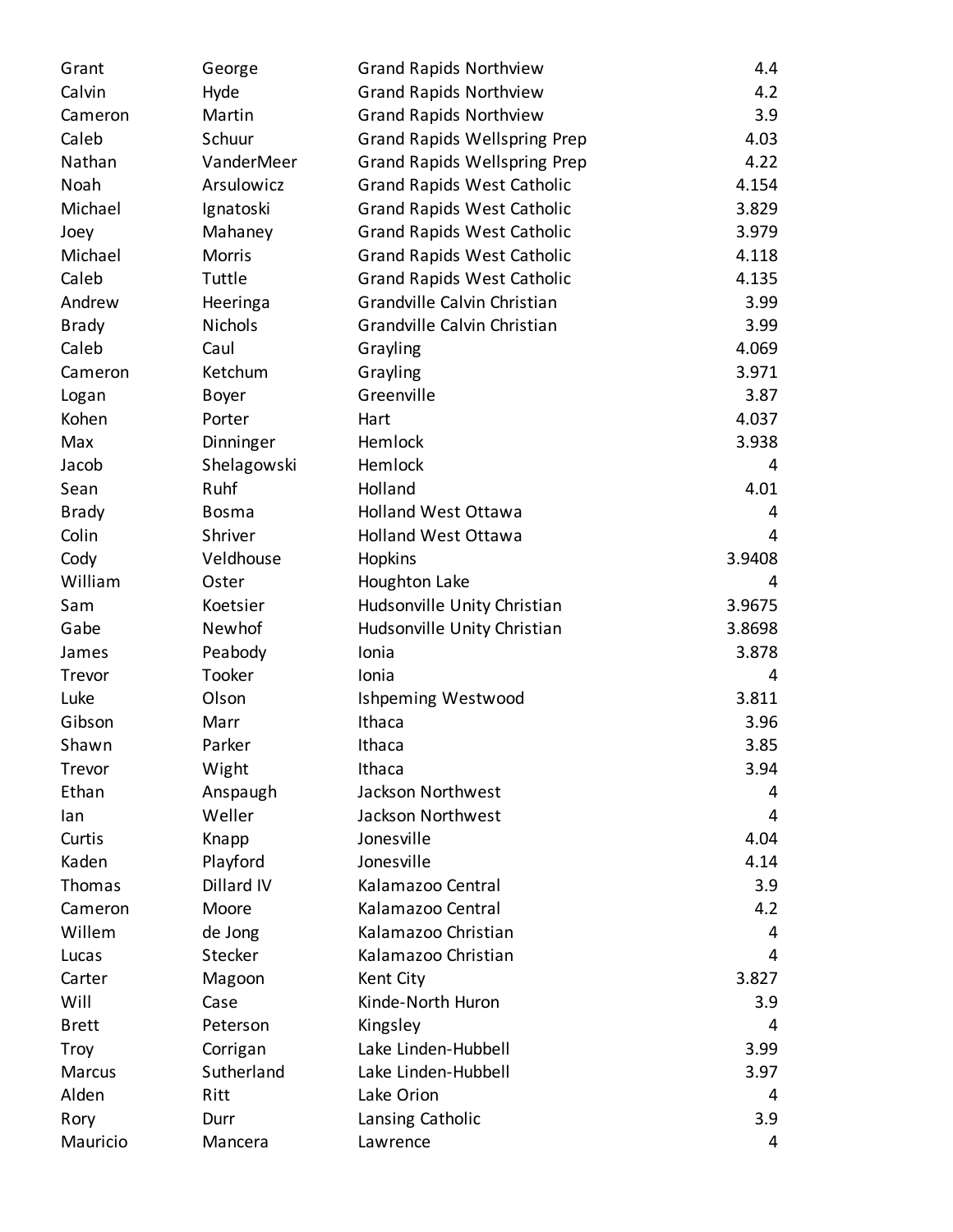| Isaiah         | Dennis          | LeRoy Pine River                    | 3.861  |
|----------------|-----------------|-------------------------------------|--------|
| Gage           | Snarski         | Lowell                              | 4      |
| <b>Brendan</b> | McComb          | Manistee Catholic Central           | 4      |
| Lucas          | McKernan        | Manton                              | 4.17   |
| Connor         | Ciolek          | Maple City Glen Lake                | 4      |
| Payton         | <b>Brooks</b>   | Marlette                            | 4      |
| John           | Weber           | Marquette                           | 4.28   |
| <b>Nate</b>    | Tucker          | Marshall                            | 3.9998 |
| Corbin         | Delor           | Marysville                          | 4.482  |
| Adam           | Roehring        | Marysville                          | 3.833  |
| Kyle           | Thomas          | Marysville                          | 3.87   |
| Tyler          | Koetje          | McBain                              | 3.8519 |
| <b>Brock</b>   | Maloney         | McBain                              | 3.8333 |
| Dylan          | Schonert        | McBain                              | 3.8096 |
| Joe            | Winkel          | McBain                              | 3.9608 |
| Jonas          | Lanser          | McBain Northern Michigan Christian  | 4      |
| Trevin         | Winkle          | McBain Northern Michigan Christian  | 3.8494 |
| Jaymes         | Thorne          | Middleville Thornapple Kellogg      | 3.9333 |
| Austin         | Chapin          | <b>Midland Bullock Creek</b>        | 3.92   |
| <b>Nate</b>    | Simmons         | <b>Midland Bullock Creek</b>        | 4      |
| <b>Brendan</b> | Warren          | <b>Midland Calvary Baptist</b>      | 3.95   |
| Jonah          | Dahn            | <b>Midland Dow</b>                  | 4.3167 |
| Joshua         | Hofmeister      | <b>Midland Dow</b>                  | 3.8526 |
| Ryan           | Murphy          | <b>Midland Dow</b>                  | 4.45   |
| John           | Szajenko        | <b>Midland Dow</b>                  | 4.3444 |
| Matt           | Mrozinski       | Milford                             | 4.2    |
| Jake           | Openshaw        | Milford                             | 4.19   |
| Billy          | Sternberg       | Milford                             | 4.09   |
| Lucas          | Theriault       | Milford                             | 3.84   |
| Nic            | Yorke           | Millington                          | 4      |
| Xander         | Middleton       | Monroe                              | 3.89   |
| Noah           | Stein           | Monroe                              | 3.96   |
| Tate           | <b>Stine</b>    | Montague                            | 4      |
| <b>Trey</b>    | Nieman          | Morenci                             | 4.0991 |
| Jacob          | Reincke         | Morenci                             | 3.8855 |
| <b>Braylon</b> | Stover          | Morenci                             | 3.8609 |
| Donovan        | Russell         | Muskegon Mona Shores                | 4      |
| Ethan          | Jozsa           | Muskegon Oakridge                   | 3.96   |
| Garrett        | Wever           | Muskegon Oakridge                   | 3.984  |
| Joey           | Prince          | Muskegon Western Michigan Christian | 3.856  |
| Owen           | Varnado         | Muskegon Western Michigan Christian | 4      |
| Javen          | Tumey-Patterson | Napoleon                            | 3.874  |
| Gerald         | Johnson         | Negaunee                            | 3.8    |
| Cole           | Grunwald        | New Boston Huron                    | 4      |
| Gabriel        | <b>Baksa</b>    | North Branch                        | 4.08   |
| Daniel         | Hadden          | North Branch                        | 4.16   |
| David          | Hadden          | North Branch                        | 4.087  |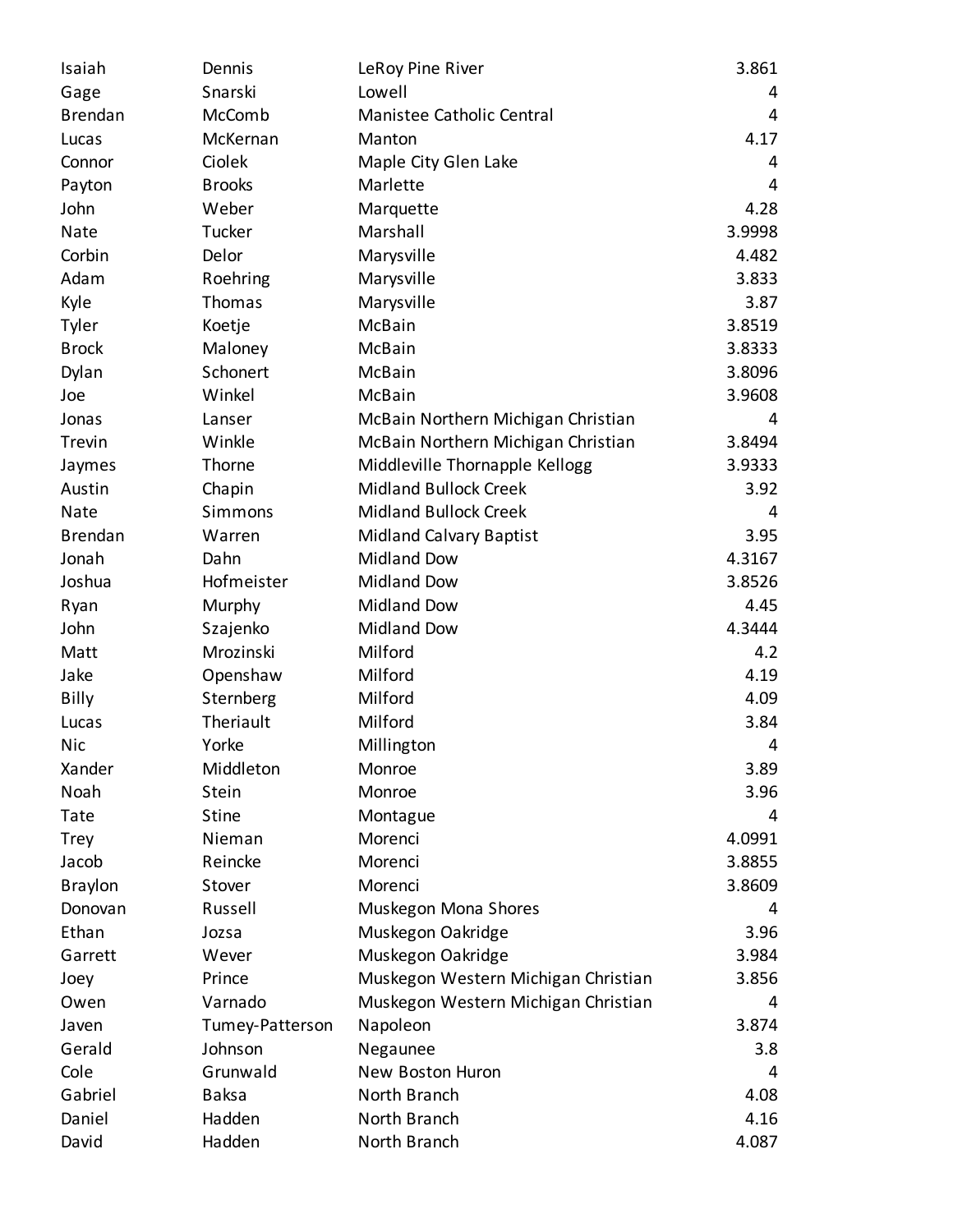| Caiden         | June              | North Branch                  | 4.2    |
|----------------|-------------------|-------------------------------|--------|
| Matt           | Gorski            | Northville                    | 3.9937 |
| Gabe           | Peck-Dimit        | Northville                    | 4      |
| Danny          | Groechel          | Novi                          | 3.83   |
| Cole           | Thibaudeau        | Novi                          | 3.92   |
| Kevin          | Wendt             | Novi Detroit Catholic Central | 3.95   |
| Cameron        | <b>Brillantes</b> | Okemos                        | 3.8265 |
| Eric           | Kleinfelt         | Olivet                        | 3.951  |
| <b>Blake</b>   | Lincoln           | Olivet                        | 3.861  |
| Tommy          | <b>Bauss</b>      | Orchard Lake St Mary's        | 3.8    |
| Jack           | Crighton          | Orchard Lake St Mary's        | 4.12   |
| JaVaughn       | Hannah            | Orchard Lake St Mary's        | 3.86   |
| <b>Bartosz</b> | Kapustka          | Orchard Lake St Mary's        | 3.86   |
| Jacob          | Zartman           | Otsego                        | 4.13   |
| Adam           | <b>Barton</b>     | Ovid-Elsie                    | 4.17   |
| Dylan          | Carman            | Ovid-Elsie                    | 4.03   |
| Kofi           | <b>Barima</b>     | Parchment                     | 4.017  |
| Cole           | Dean              | Parchment                     | 3.936  |
| Carter         | Martin            | Parma Western                 | 4      |
| <b>Brandon</b> | Thom              | Peck                          | 3.807  |
| Dylan          | Aldridge          | Petoskey                      | 3.848  |
| Connor         | Bengel            | Pewamo-Westphalia             | 3.813  |
| Cam            | Cook              | Pewamo-Westphalia             | 3.87   |
| <b>Brock</b>   | Thelen            | Pewamo-Westphalia             | 3.955  |
| Christopher    | Galle             | Pontiac Notre Dame Prep       | 4.33   |
| <b>Brian</b>   | Lopez             | Pontiac Notre Dame Prep       | 4.15   |
| Alexander      | Scherle           | Pontiac Notre Dame Prep       | 3.86   |
| Ryan           | Collins           | Port Huron Northern           | 4.4444 |
| Evan           | DeLong            | Port Huron Northern           | 4.3889 |
| Malachi        | Mitchell          | Port Huron Northern           | 4.4289 |
| Levi           | Foco              | Reese                         | 3.938  |
| Nathan         | Louden            | <b>Richland Gull Lake</b>     | 4.006  |
| John Connor    | Cracium           | Rochester                     | 3.91   |
| Justice        | Mims              | <b>Rochester Adams</b>        | 3.893  |
| Jonathan       | Ursuy             | Rochester Adams               | 3.961  |
| <b>Blake</b>   | Murphy            | Rockford                      | 3.804  |
| Joel           | Ewald             | Roscommon                     | 3.8    |
| Jeff           | Andrus            | Royal Oak Shrine Catholic     | 3.88   |
| <b>Beck</b>    | Peaslee           | Royal Oak Shrine Catholic     | 4.37   |
| EJ.            | Suggitt           | Rudyard                       | 4.087  |
| Jonathan       | Tunney            | Saginaw Nouvel                | 4.417  |
| Joseph         | Tunney            | Saginaw Nouvel                | 4.454  |
| Max            | Kerby             | Saginaw Swan Valley           | 3.97   |
| Jacob          | Weber             | Salem                         | 3.88   |
| Nicholas       | <b>Boettger</b>   | Saline                        | 3.82   |
| George         | VanHaaften        | Saline                        | 3.92   |
| Tyler          | DeGroote          | Schoolcraft                   | 4.7    |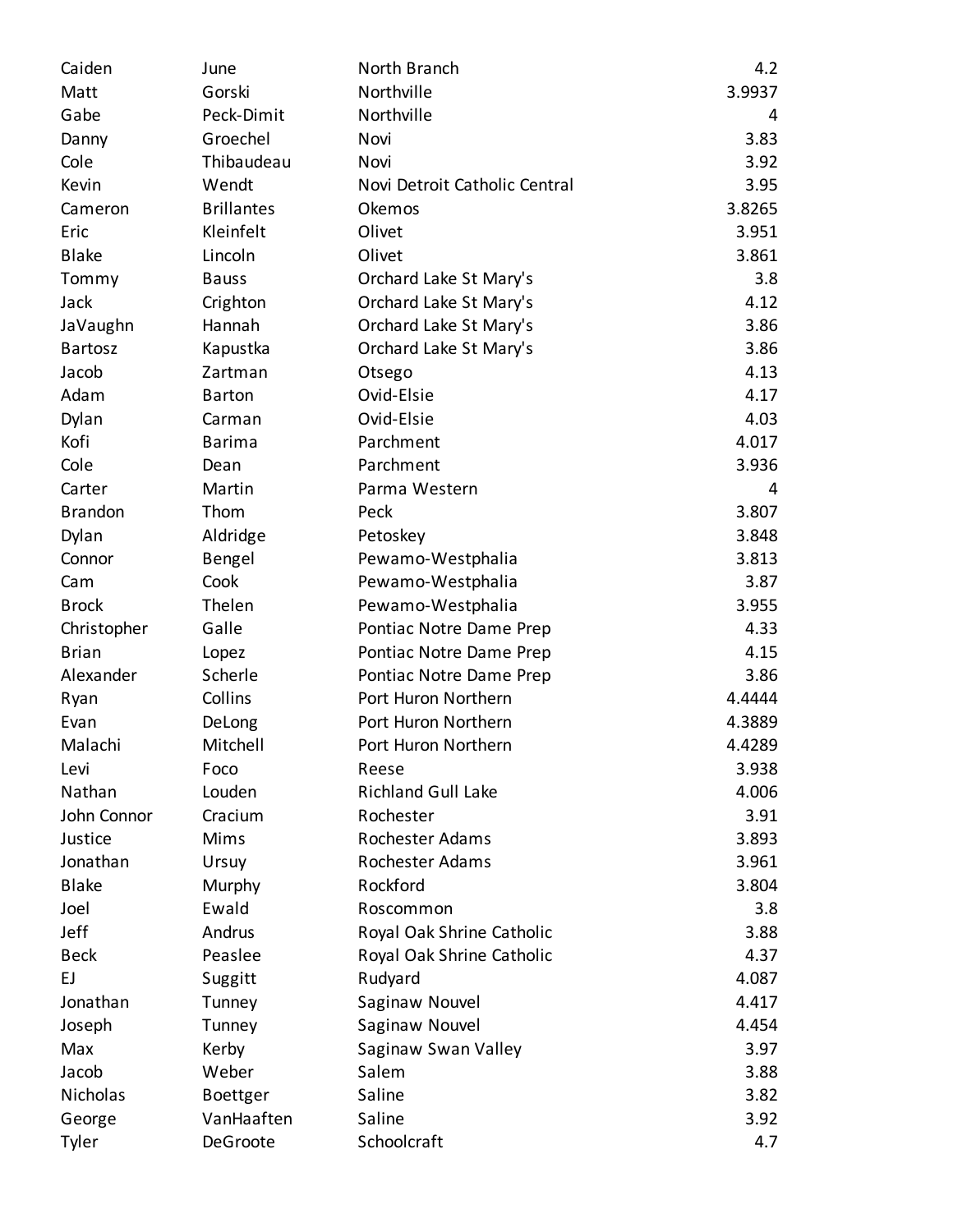| Joseph         | Hayes          | Shelby                             | 4      |
|----------------|----------------|------------------------------------|--------|
| Logan          | Doty           | South Lyon                         | 4.056  |
| Trevor         | Perl           | South Lyon East                    | 4.25   |
| Samuel         | Whitmore       | Sparta                             | 4.09   |
| Jackson        | Core           | Spring Lake                        | 3.989  |
| Link           | Dephouse       | Spring Lake                        | 3.859  |
| Evan           | McDermott      | Spring Lake                        | 3.98   |
| Nino           | Padula         | Spring Lake                        | 3.931  |
| Porter         | Saunders       | Spring Lake                        | 4      |
| Alex           | Suppes         | <b>St Charles</b>                  | 3.89   |
| Ely            | North          | St Ignace LaSalle                  | 4      |
| Jackson        | Jollay         | St Joseph Lake Michigan Catholic   | 3.98   |
| Mitchell       | Herald         | <b>Stanton Central Montcalm</b>    | 3.85   |
| Evan           | Mick           | Sterling Heights Parkway Christian | 4      |
| Nathan         | Turner         | Sterling Heights Parkway Christian | 3.957  |
| Liam           | Cornish        | Tecumseh                           | 3.836  |
| Aden           | Schmidt        | Tecumseh                           | 4.1    |
| Ashton         | McNabb         | Three Oaks River Valley            | 4.3    |
| Chase          | Evans          | <b>Three Rivers</b>                | 4      |
| Connor         | Quake          | <b>Three Rivers</b>                | 4      |
| Nathan         | <b>Barbera</b> | <b>Traverse City Central</b>       | 3.94   |
| Carson         | <b>Bourdo</b>  | <b>Traverse City Central</b>       | 3.85   |
| Keegan         | Opper          | <b>Traverse City Central</b>       | 3.82   |
| Adam           | Gerberding     | <b>Traverse City St Francis</b>    | 4      |
| Akram          | Alkhateeb      | Troy                               | 3.95   |
| Zack           | Fairless       | Troy                               | 4.122  |
| Lalith         | Gudi           | Troy                               | 4.2292 |
| Havesh         | Kolli          | <b>Troy Athens</b>                 | 4      |
| Jordan         | Sebagh         | <b>Troy Athens</b>                 | 4      |
| Logan          | Slade          | <b>Troy Athens</b>                 | 4      |
| Kevin          | Kekic          | Utica                              | 3.87   |
| Jacob          | Opperman       | Utica Eisenhower                   | 4.19   |
| Kyle           | <b>Stiles</b>  | Vandercook Lake                    | 4      |
| <b>Nick</b>    | DePauli        | Walled Lake Western                | 3.801  |
| <b>Brennan</b> | <b>Bornas</b>  | Watervliet                         | 4.05   |
| Andrew         | Chisek         | Watervliet                         | 4.07   |
| Kaden          | Coughlin       | <b>Wayland Union</b>               | 3.88   |
| <b>Brady</b>   | Dobry          | <b>Wayland Union</b>               | 4      |
| Mason          | Tousigna       | West Branch Ogemaw Heights         | 4      |
| Jack           | <b>Beeskow</b> | Westland Huron Valley Lutheran     | 3.93   |
| Cameron        | Ohlsson        | Westland Huron Valley Lutheran     | 3.91   |
| Paul           | Davenport      | Westland Lutheran Westland         | 4      |
| Caiden         | Carlson        | White Lake Lakeland                | 4.2    |
| Kenny          | Hagle          | White Lake Lakeland                | 4.1    |
| Isaac          | Tiernan        | White Lake Lakeland                | 4      |
| Max            | <b>Burton</b>  | Williamston                        | 3.8571 |
| Spencer        | Feig           | Williamston                        | 3.9359 |